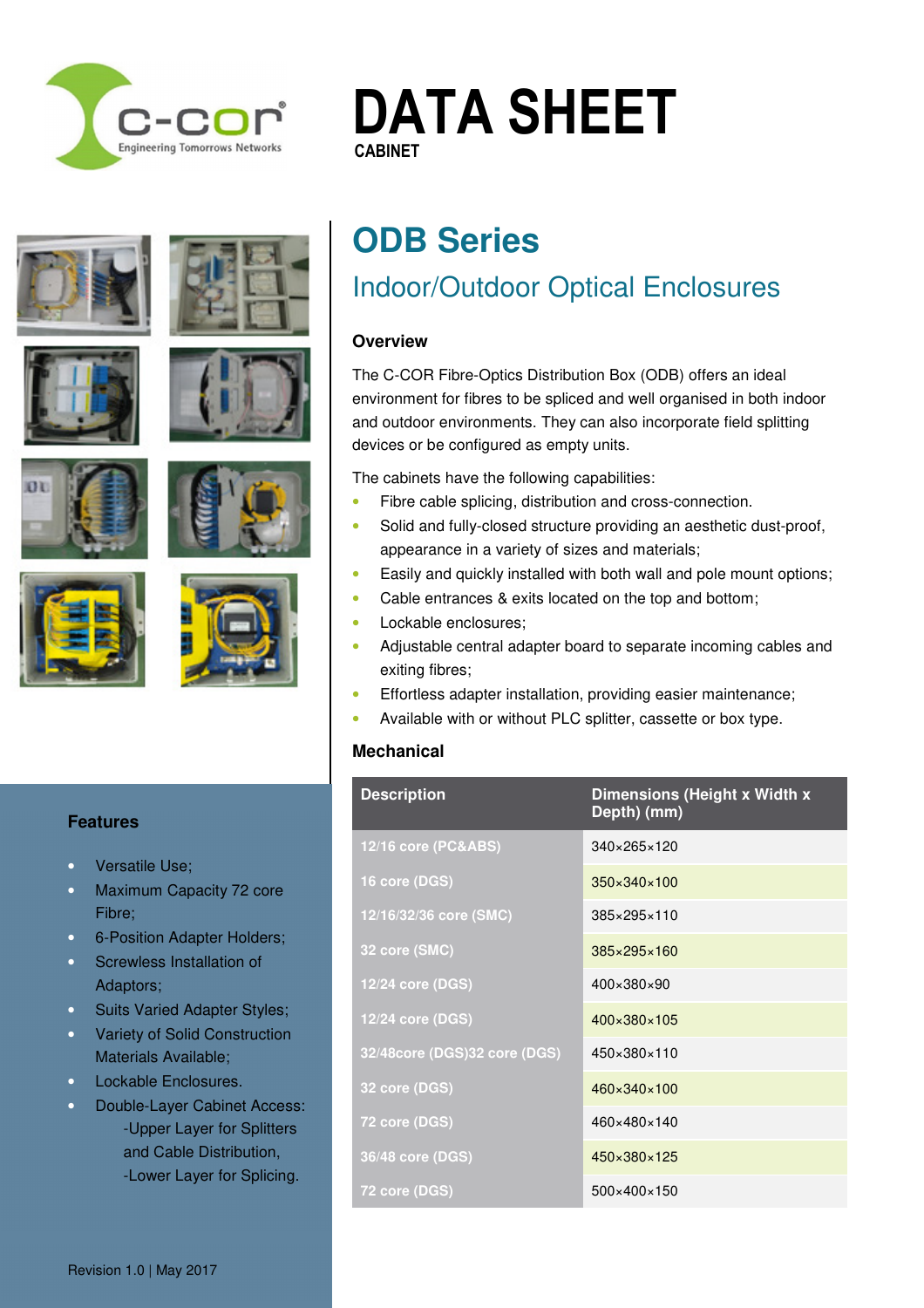

#### **Australia Office**

2 Anzed Court Mulgrave VIC 3170 Australia

T. +61 3 8542 0600 F. +61 3 8542 0629 E. sales@c-cor.com.au www.c-cor.com.au

Regional Representation Pakistan / Korea E: sales@c-cor.com.au

@C-COR Broadband 2017 Issued. May 2017

Due to ongoing product development, technical specifications are subject to change without notice

## **DATA SHEET CABINET**

### **Technical Details**

| <b>Item</b>                                  | <b>Description</b>                                                        |  |
|----------------------------------------------|---------------------------------------------------------------------------|--|
| Working temperature (°C)                     | $-40 - +60$                                                               |  |
| Humidity (%)                                 | $5 \sim 100$ , IP65 Protection                                            |  |
| Input voltage (AC) 50Hz                      | 220V                                                                      |  |
| <b>Total radiation strength</b><br>(W/m2)    | ≤1120 × (1±10%)                                                           |  |
| Electric resistance ( $M\Omega$ /<br>500VDC) | ≥1000 ()2*104M                                                            |  |
| Voltage resistance<br>(VDC/min)              | ≥3000, no breakdown or flashover                                          |  |
| <b>Frame Material</b>                        | Cold-Rolled Steel (SPCC), Metal (DGM)<br>or Sheet Moulding Compound (SMC) |  |

### **Ordering Information**

### C-COR Part Number: ABC.x.①.②.③.④.⑤.⑥.⑥

| Code                           | <b>Value</b>   | <b>Description</b>                       |
|--------------------------------|----------------|------------------------------------------|
| <b>P/N Prefix</b>              | 1              | Optical Distribution Box (ODB)           |
| 1) Max. No. of Fibre Cores     | $\overline{1}$ | 72                                       |
|                                | $\overline{2}$ | 48                                       |
|                                | 3              | 38                                       |
|                                | $\overline{4}$ | 36                                       |
|                                | 5              | 32                                       |
|                                | 6              | 16                                       |
|                                | $\overline{7}$ | 12                                       |
| <b>Cabinet Material</b><br>(2) | 1              | SPCC According to JIS G<br>3141 standard |
|                                | $\overline{2}$ | <b>Double Galvanised Steel</b><br>(DGS)  |
|                                |                |                                          |